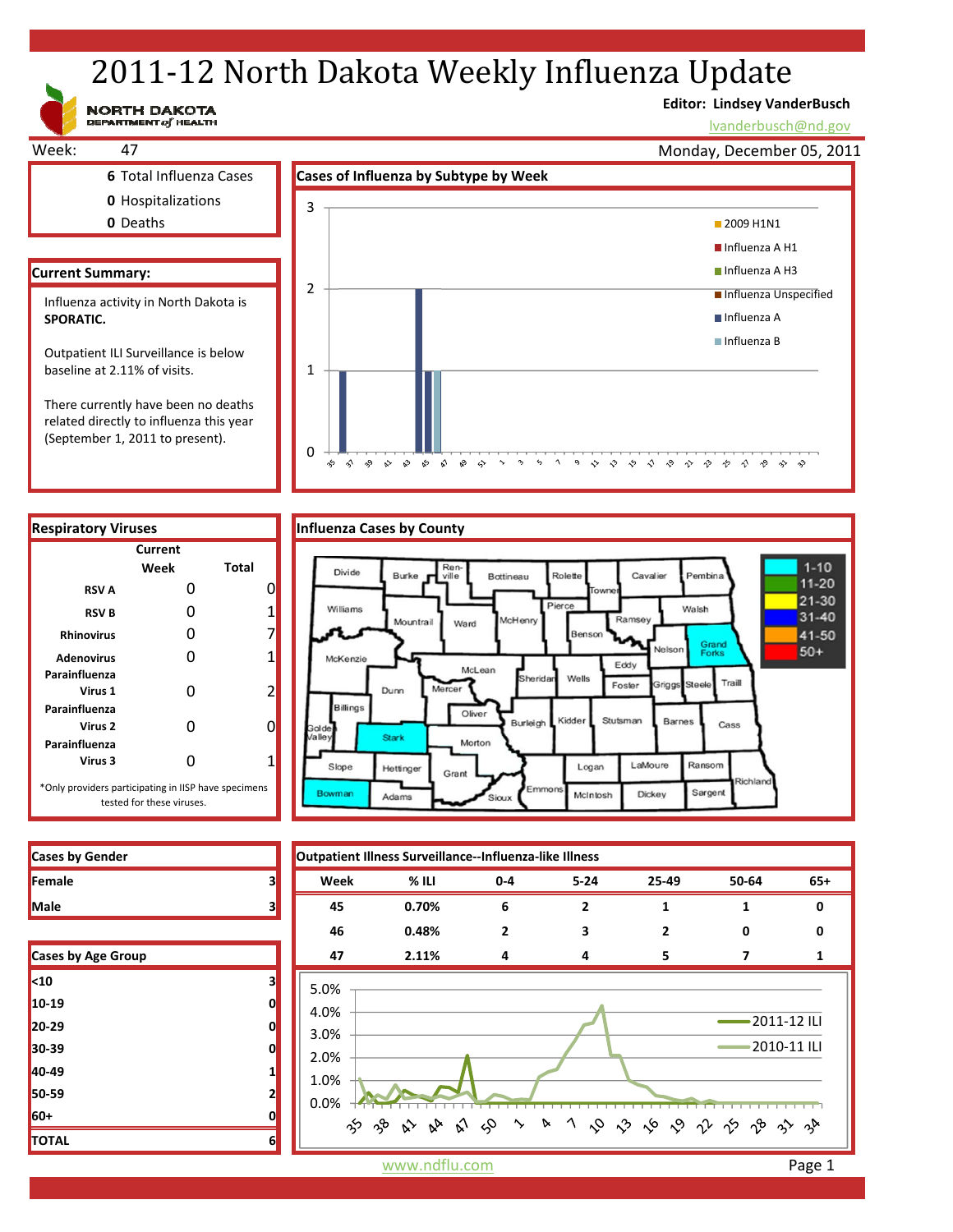# 2011-12 North Dakota Weekly Influenza Update

NORTH DAKOTA<br>DEPARTMENT of HEALTH



Monday, December 05, 2011

#### **North Dakota School Surveillance:**

**‐‐ 5 North Dakota Schools Reporting**

**‐‐ Percent Absent due to illness for Week 46 is well below what would be considered significant absenteeism.**

**‐‐ If your school would be willing to particiapte in our surveillance, please contact Lindsey VanderBusch, lvanderbusch@nd.gov.**



\*These data do not represent all laboratory results for influenza.



### **Sentinel Laboratory Surveillance**

**‐‐ 13 North Dakota Laboratories Reporting**

**‐‐ The number of percent positive on influenza tests remains low.**

**‐‐ Reminder, when influenza activity is low, the positive predictive value of the tests are low. This means that the possiblity of false positives are high.**